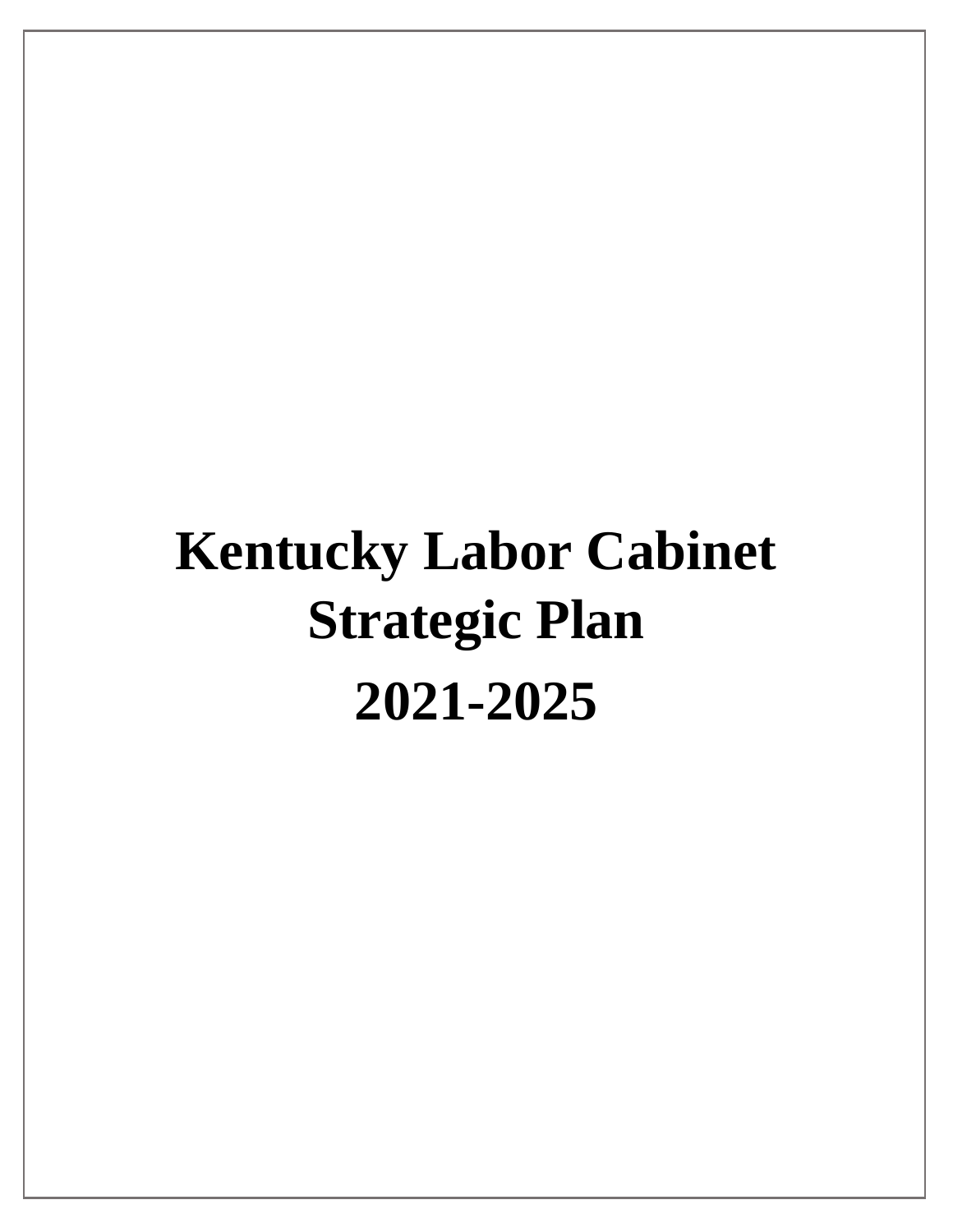#### **EXECUTIVE SUMMARY AND STATEMENT OF ALIGNMENT**

The Kentucky Labor Cabinet performs Kentucky's administrative functions concerned with employer-employee relations, including workplace standards, workers' compensation, unemployment insurance benefits, and career development. We accomplish our legislative mandate through education, mediation, adjudication, and enforcement. Fulfilling the agency's mission by accomplishing the goals will promote economic development, help protect and sustain Kentucky working families, and help them get back to work after being unemployed or injured on the job.

The Department of Workplace Standards, in alignment with the United States Department of Labor, has placed an emphasis on enforcement of employment and safety standards and has continued to grow its program of voluntary consultation and training programs, which allow employers to take positive, pro-active approaches to complying with workplace standards. All of these efforts help make the Commonwealth a more attractive place to expand or locate a business.

The Department of Workers' Claims focuses on the effective administration of the Kentucky Workers' Compensation Program. This program is designed to deliver benefits efficiently, effectively, and fairly to workers injured on the job. The Department of Workers' Claims strives to deliver benefits in a manner that is fiscally responsible and responsive to the worker and employer. The operation of the program must always ensure the rights of both the employer and employee are considered and protected.

The Kentucky Office of Unemployment Insurance works with the U.S. Department of Labor in order to provide temporary financial assistance for eligible people who have become unemployed through no fault of their own, ensuring they are able to afford the needs of daily life. They work in partnership with the Career Development Office, which provides services to unemployed individuals and others searching for new employment opportunities to help them seek out suitable employment.

The regulatory duties performed by the Labor Cabinet help sustain families by ensuring workers are safe, healthy, and fairly compensated. The Cabinet is committed to enhancing the impact of those regulatory programs, which enforce safety and health standards, and Kentucky's wage and hour laws. The Cabinet is targeting the most hazardous workplaces and those never before inspected to reinforce all workplace standards. Workers' compensation laws, designed to compensate employees for workplace injuries, provide a safety net when wage earners cannot provide for their families due to temporary or permanent working disabilities.

In an effort to improve the services it provides, the Labor Cabinet is constantly striving to strengthen the efficiency and operation of the Agency by emphasizing technology, communication, and human resources. We are investing in our workforce and in new technologies and processes in order to better serve our stakeholders.

The Agency recognizes that diversity invigorates the workplace, infusing it with new ideas that enhance the efficiency and operation of government.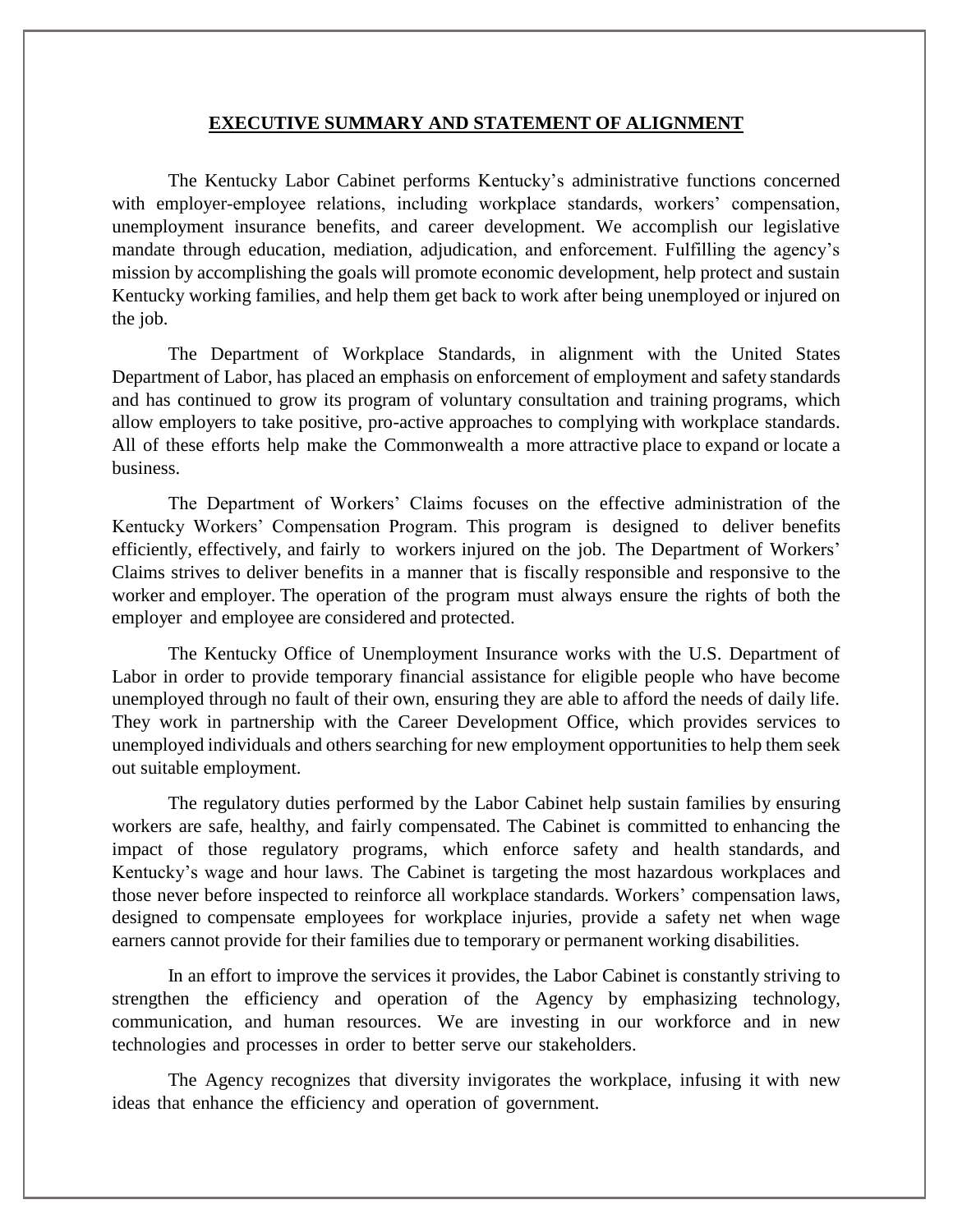# **MISSION STATEMENT**

The Kentucky Labor Cabinet commits to advance the employee/employer relationship by protecting the worker through the enforcement of workplace standards, fostering employer success through education and training, compensating the injured through workers' compensation, and assisting the unemployed with unemployment benefits and career development.

# **VISION**

The Kentucky Labor Cabinet will ensure that Kentucky is the place for all to work, thrive, and succeed. We will accomplish this by:

- building the safest, healthiest, and most robust workforce;
- educating every employer in safety and skills;
- forging strong, lasting partnerships between government, employers, and employees;
- ensuring a fair and level playing field for all; and
- protecting Kentucky workers who form the backbone of the state's economy.

# **CORE VALUES**

- **Integrity**: performing our duties ethically, impartially, professionally, and consistently.
- **Service**: utilizing our resources efficiently and competently in order to meet the needs of those we serve in a respectful and courteous manner.
- **Commitment**: being dedicated to performing our duties to the best of our abilities while striving for continuous improvement to fulfill the Cabinet's mission.
- **Transparency**: promoting public confidence and trust.
- **Accountability**: being ethically, fiscally, and professionally responsible in accordance with statutory and regulatory parameters.
- **Innovation**: to be adaptable and creative in our pursuit of continuous improvement in the delivery of services.

# **GOALS AND OBJECTIVES**

**Goal 1**: Aggressively pursue available technology to continuously improve Labor Cabinet services.

**Objective 1.1**: Identify technologies to develop, expand, and improve all services.

**Objective 1.2:** Utilize social media to expand communication with stakeholders.

**Goal 2**: Effectively communicate information from each Division to the staff and general public to improve teamwork and coordination among the Divisions and promote transparency with our stakeholders.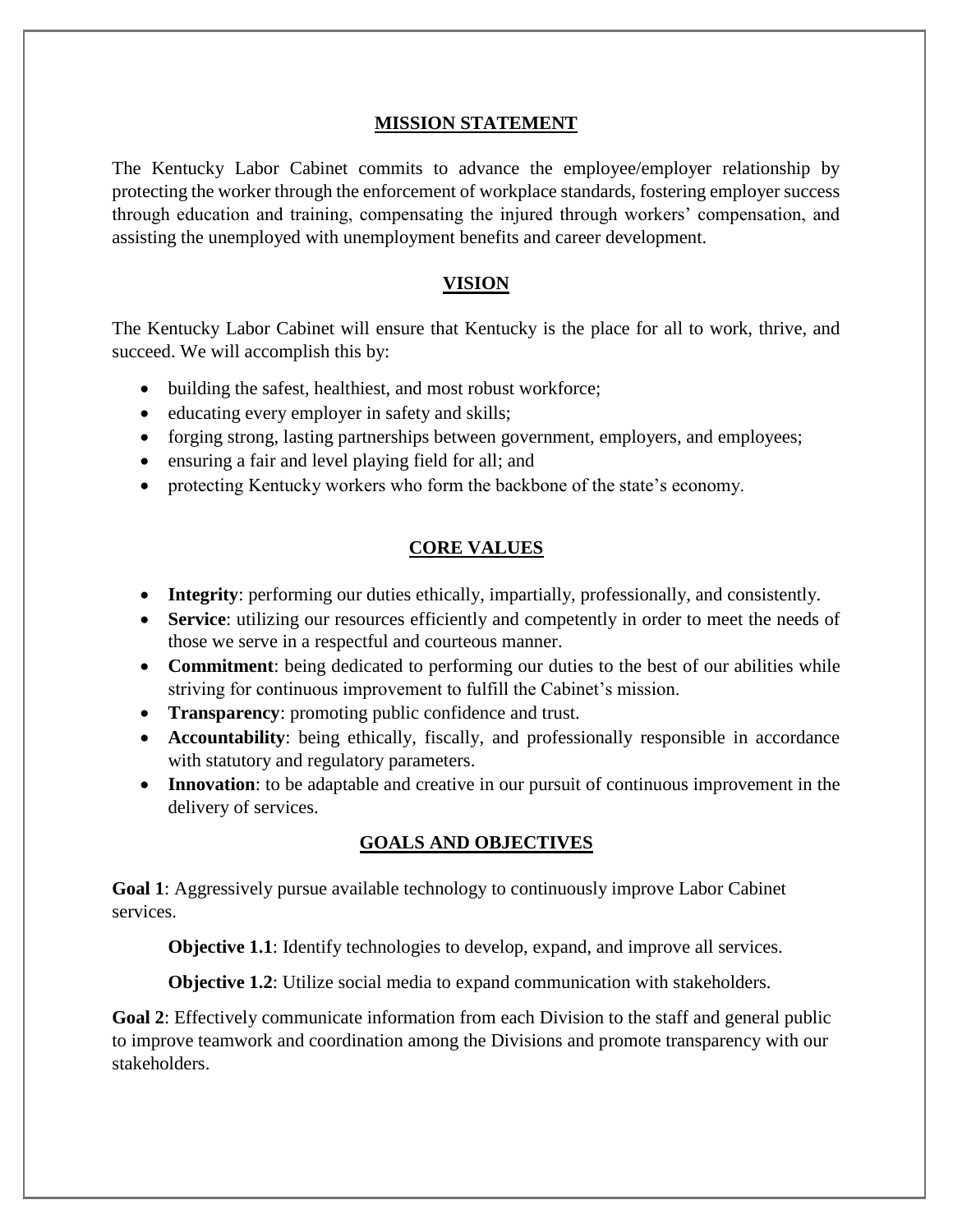**Objective 2.1**: Provide Cabinet information to our stakeholders on a regular basis via official statements and social media.

**Objective 2.2:** Identify opportunities to improve dialogue with stakeholders.

**Objective 2.3**: Strengthen internal communications by scheduling weekly meetings with management and staff and improving inter-division communication.

**Goal 3**: Maintain efficient practices while preserving security and privacy of data received or published and other personal information.

**Objective 3.1**: Develop a privacy plan for implementing applicable privacy controls.

**Objective 3.2**: Update and review privacy and security plans, policies, and procedures.

**Goal 4**: Devise strategies to better utilize Cabinet resources.

**Objective 4.1**: Identify alternative means of providing Cabinet services.

**Objective 4.2:** Evaluate overall operating budget.

**Objective 4.3**: Increase efficiency of Cabinet resources to improve fiscal independence.

**Goal 5**: Commit to continuous improvement through ongoing assessment.

**Objective 5.1**: Monitor progress of the strategic plan's goals and objectives and make appropriate adjustments.

## **DEPARTMENT OF WORKPLACE STANDARDS**

The Kentucky Labor Cabinet's Department of Workplace Standards ("DWS") operates under the authority of KRS Chapters 336, 337, 338, 339 and 345. These chapters specifically relate to the authority of the Kentucky Labor Cabinet with respect to: wages and hour; occupational safety and health; child labor; and education and training.

The Department is comprised of the Division of Occupational Safety and Health Compliance ("OSH"), the Division of Wages and Hours, and the Division of Occupational Safety and Health Education and Training.

Through the Divisions of Occupational Safety and Health Compliance and the Division of Wages and Hours, personnel of the Department conduct onsite investigations with regard to: issues involving jobsite safety and health, minimum wage, overtime, unpaid wages, illegal deductions, and remittance of gratuities that remain unresolved. The Department levies citations and penalties against businesses who engage in practices that are found to be in violation of the statutes.

The Department is also actively involved in education and training through the programs of the Division of Occupational Safety and Health Education and Training. Since 1973, the Department has offered a full range of voluntary compliance services, including cost-free onsite consultation, technical assistance, training programs, and publications. Several programs are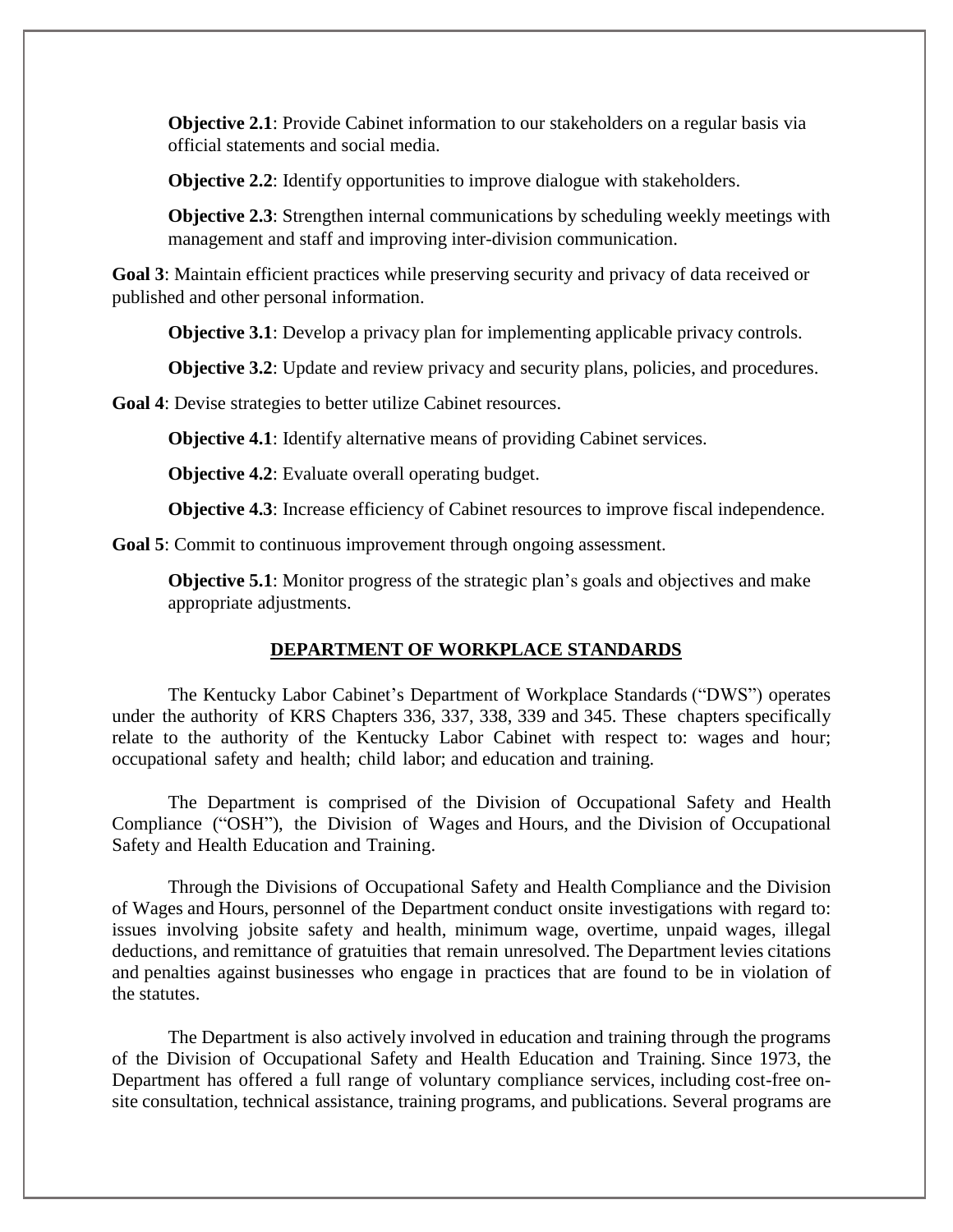in place to recognize employers who aspire to providing the safest workplaces possible, and formal partnership programs are administered in both general industry and construction.

The Department of Workplace Standards is funded with restricted agency receipts garnered through the following sources: Workers' Compensation Funding Commission under the authority of KRS Chapter 342; federal funding received from the U.S. Department of Labor, Occupational Safety and Health Administration; and state General Fund dollars that support only the Division of Wages and Hours, as this division does not receive restricted funds or federal funds.

## **DIVISION OF WAGES AND HOURS**

Pursuant to KRS Chapters 336, 337, and 339, the Division of Wages and Hours is responsible for enforcing Kentucky's labor laws, including, but not limited to, minimum wage, recordkeeping, overtime, child labor, and wage discrimination based on sex.

In addition to conducting investigations, the Division of Wages and Hours has the responsibility of preparing unresolved cases for litigation. Investigations involving minimum wage, overtime, unpaid wages, illegal deductions, and remittance of gratuities that are not resolved are subject to administrative review under KRS Chapter 13B. Case files are prepared for administrative hearings and the investigative staff, in concert with the Office of General Counsel, issues legal documents such as tentative findings of fact. Investigators routinely work with attorneys, accountants, consultants, and other professionals during these investigations to ensure the workers of the Commonwealth are protected as provided by statutes.

#### **DIVISION OF OCCUPATIONAL SAFETY AND HEALTH COMPLIANCE**

The Kentucky OSH Program was initially approved in 1973 and received final state plan approval on June 13, 1985. The primary purpose of the Program is to promote the safety, health, and general welfare of workers by ensuring that employers are preventing hazards to the safety and health of all employees arising from exposure to harmful conditions and practices in the work environment. The Program was further expanded on July 1, 1994, to improve safety and health practices in the workplace; to assure compliance with industrial health and safety regulations; and to expedite the processing of contested citations and appeals.

Through the Safety Inspection Branch and the Health Inspection Branch, the Division maintains safety compliance officers and industrial hygienists. These officers and hygienists conduct inspections of workplaces in which hazardous conditions are identified, violations of safety and health standards are cited, and abatement dates are assigned. In some cases, penalties are assessed for violations. Hearing officers hear contested cases under the auspices of the Kentucky Occupational Safety and Health Review Commission.

The Division also has discrimination investigators who are attached to the Safety Branch and are assigned the responsibility for conducting investigations. The investigations they conduct include: allegations of retaliation for participating in an OSH compliance inspection; informing the employer of safety and health concerns; filing an OSH complaint; and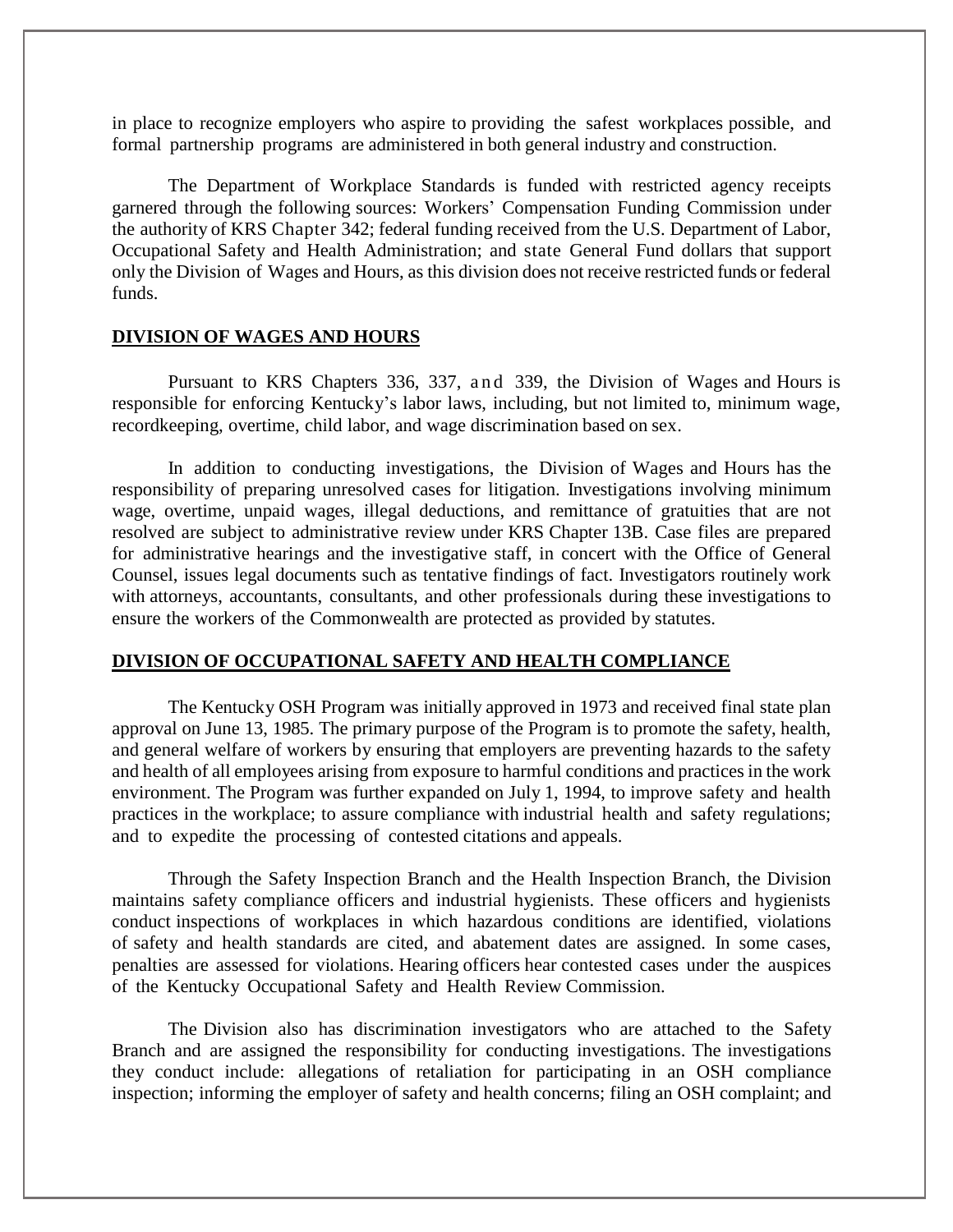whether an employee, or is the employee, about to testify in any hearing or other formal proceeding, or engaging in some other protected activity.

# **DIVISION OF OCCUPATIONAL SAFETY AND HEALTH EDUCATION AND TRAINING**

The mission of the Division of Occupational Safety and Health Education and Training is "[t]o promote and provide timely expert safety and health assistance to employers and employees to assure, as far as possible, every worker in the Commonwealth safe and healthful working conditions." The Division will continue to provide high quality services to employers and employees in the Commonwealth upon request.

The Division's objectives are accomplished through in-person and virtual training, onsite consultation, technical assistance, partnership programs, statistical services, and a variety of technical and informational publications. These components work together through various branch services under the supervision of the Division Director's Office. The Division provides voluntary compliance services to both employers and employees throughout the Commonwealth. Compliance with Kentucky OSH standards aids in the reduction of injuries and illnesses by providing safer and healthier places of employment.

The Division partnership and recognition programs include: the Kentucky Voluntary Protection Partnership ("VPP"), which is similar to the Federal Voluntary Protection Program; the Safety Partnership Program ("SPP"), which offers long term assistance to smaller employers who have a history of high injury/illness rates and high workers' compensation costs; and the Construction Partnership Program ("CPP"), which focuses specifically on partnering with contractors and builders to address the unique issues of the construction industry. The Division also offers OSH Strategic Partnerships ("OSP"). This program is designed to broaden the impact of cooperative programs on worker safety and health by reaching out to groups of employers and employees.

#### **OSH FEDERAL-STATE COORDINATOR**

The OSH Federal-State Coordinator acts as an advisor to program policymakers and is involved in coordinating policy planning, program review and evaluation, financial management, and personnel utilization.

The Coordinator prepares and submits all State Plan changes. This involves tracking federal program changes and recommending the appropriate changes for the state program. It also includes informing the U.S. Department of Labor of any state-initiated program changes.

The OSH Federal-State Coordinator also assures the timely submission of reports which must be forwarded to the U.S. Department of Labor including compliance activity, OSH discrimination, and general information about the program operation. The standards adopted and variances granted or denied must also be made available to the U.S. Department of Labor. Likewise, grant applications to obtain federal funds must be prepared and submitted annually. The OSH Federal-State Coordinator is also responsible for the preparation and submission of responses to federal evaluations of the state program. Therefore, continuous contact with each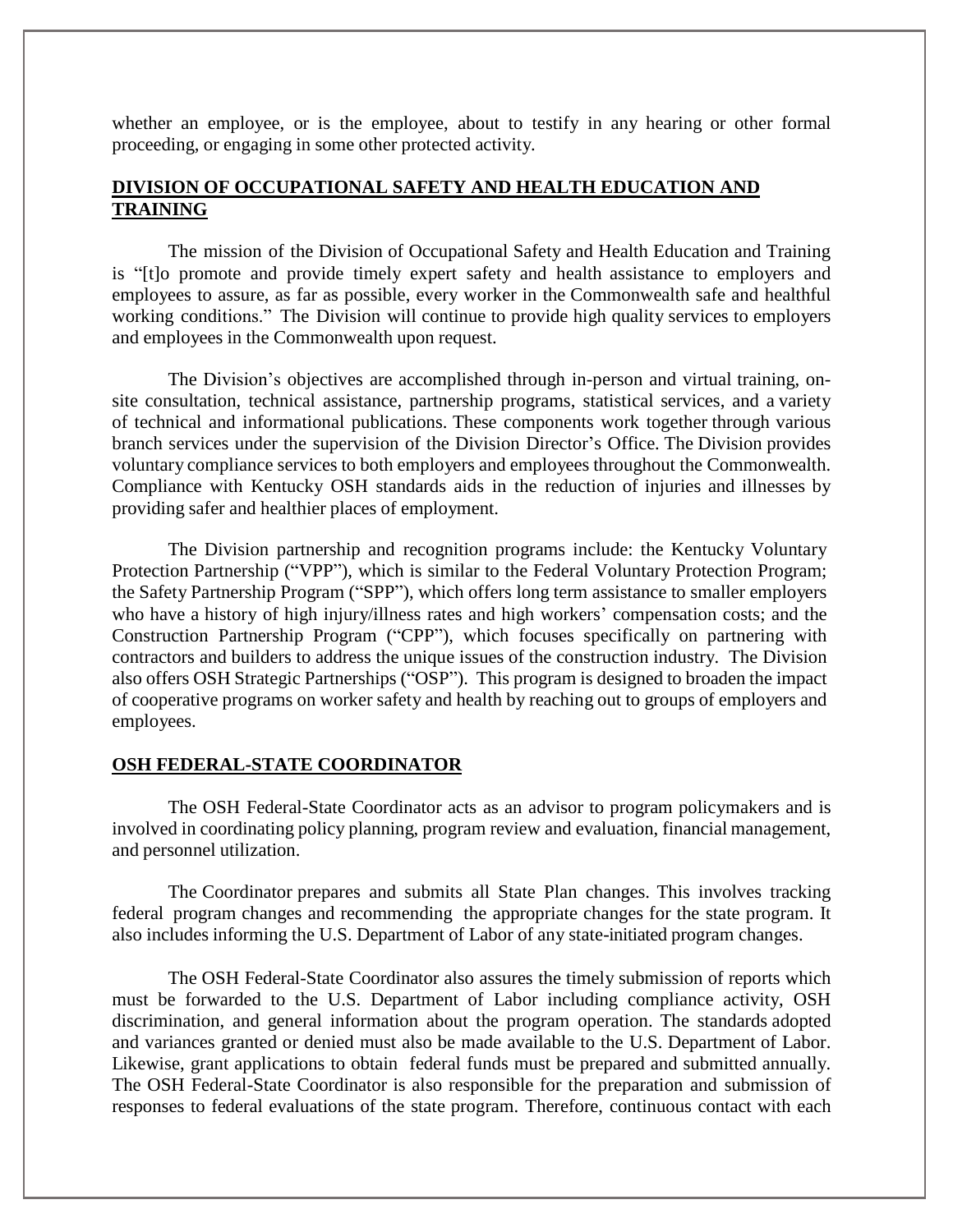section and division in the program is necessary.

The Coordinator also oversees the activities of the OSH program as they relate to other state and federal agencies, which is especially important due to the jurisdictional boundaries that must be maintained in the enforcement of the occupational safety and health laws in Kentucky. Every effort is made to determine exact jurisdictional boundaries.

The Coordinator's Office also monitors the Agency's investigations and litigation of cases involving allegations of discrimination violation of KRS 338.121. Citations for violations of KRS 338.121 as well as penalty calculations originate from the OSH Federal/State Coordinator's Office. The Coordinator supervises the Office of Standards Interpretation and Development, and communicates with and logistically supports Kentucky's OSH Standards Board.

# **STANDARDS INTERPRETATION AND DEVELOPMENT**

The OSH Standards Specialists, via written correspondence and telephone conversation, respond to inquiries from employers and employees, as well as the general public, concerning occupational safety and health. In addition, specialists perform the following duties:

- Conducts OSH-related safety and health research and issue official standards interpretations of Kentucky OSH standards;
- Assists in the preparation of responses to OSHA directives;
- Provides direct support to the OSH Standards Board by coordinating meetings and processing regulations through the regulation review system;
- Conducts occupational health standards training for the OSH program staff;
- Analyzes federal and state OSH standards, regulations, and other professional literature pertinent to the field; and provides that analysis to the Kentucky OSH Standards Board and to Cabinet management;
- Processes all safety and health standards adopted by the OSH Standards Board through the LRC Administrative Regulation review process. Drafts and recommends new or amended standards and regulations to the Kentucky Occupational Standards Board;
- Ensures Kentucky regulations are at least as effective as OSHA standards;
- Testifies on technical issues before the OSH Standards Board in public hearings concerning proposed standards. Testifies before appropriate legislative committees with reference to standards approved for adoption by the OSH Standards Board;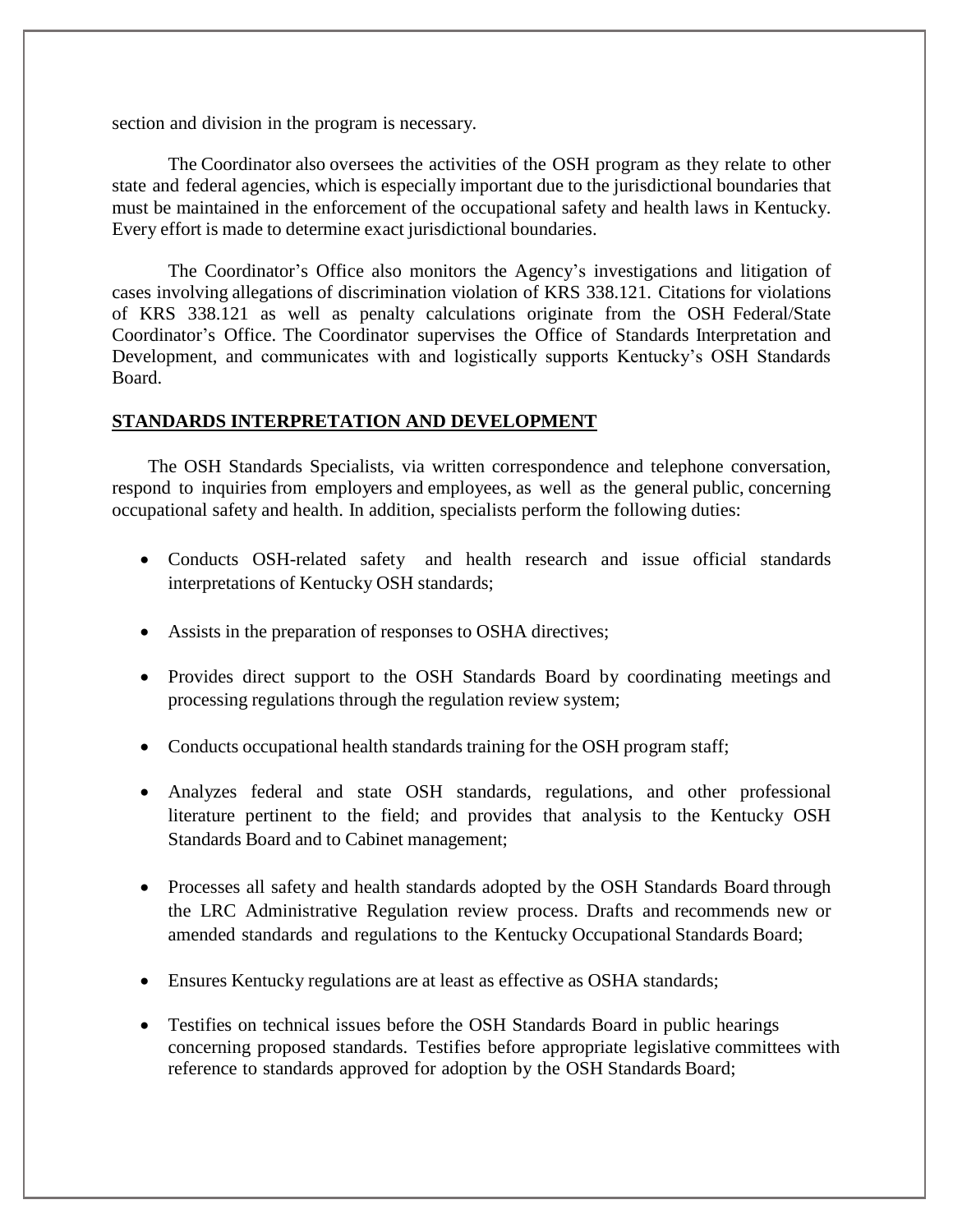- Interprets and provides information on OSH regulations and standards to Labor Cabinet staff, employers, and employees in both public and private sectors; and,
- Analyzes and make recommendations on requests for variances in standards made to the Labor Cabinet by employers throughout the Commonwealth. Conducts job safety and health research and issues Standards Interpretation Directives for OSH Standards Board.

#### **THE DEPARTMENT OF WORKER'S CLAIMS**

#### **COMMISSIONER'S OFFICE**

The Commissioner's Office is responsible for overseeing and managing the daily operations of the agency. Under  $KRS$  342.213, the Governor appoints the Commissioner and the Senate confirms the appointment.

# **OPEN RECORDS SECTION**

The Open Records Section is charged with the interpretation and application of KRS 61.884 and KRS 61.878 when determining release of public records. The inquiries are received from attorneys, insurance carriers, employers, the Social Security Administration, and the general public. Additionally, Section personnel verify workers' compensation awards for the K e n t u c k y Department of Fish and Wildlife, prepare billing invoices for copy charges, and provide oral and written certifications as records custodians.

## **WORKERS' COMPENSATION NOMINATING COMMITTEE**

Under KRS 11.160, 342.215, 342.228 and 342.230, the Workers' Compensation Nominating Committee presents names to the Governor for all appointments to the Workers' Compensation Board and all administrative law judge appointments, subject to the consent of the Senate. The Workers' Compensation Nominating Commission consists of five (5) members that the Governor appoints.

#### **WORKERS' COMPENSATION BOARD**

Since 1987, under KRS 342.213 and KRS 342.285 the Kentucky Workers' Compensation Board ("WCB") is the first step in the appellate process in a workers' compensation claim. The Governor appoints the three (3) members of the WCB, who serve four (4) year terms, subject to Senate confirmation. WCB members must possess qualifications of Court of Appeals Judges.

#### **APPEALS SECTION**

The Appeals Section processes and readies appeals from the Administrative Law Judges' decisions to the WCB, the Court of Appeals, and the Supreme Court. Appeals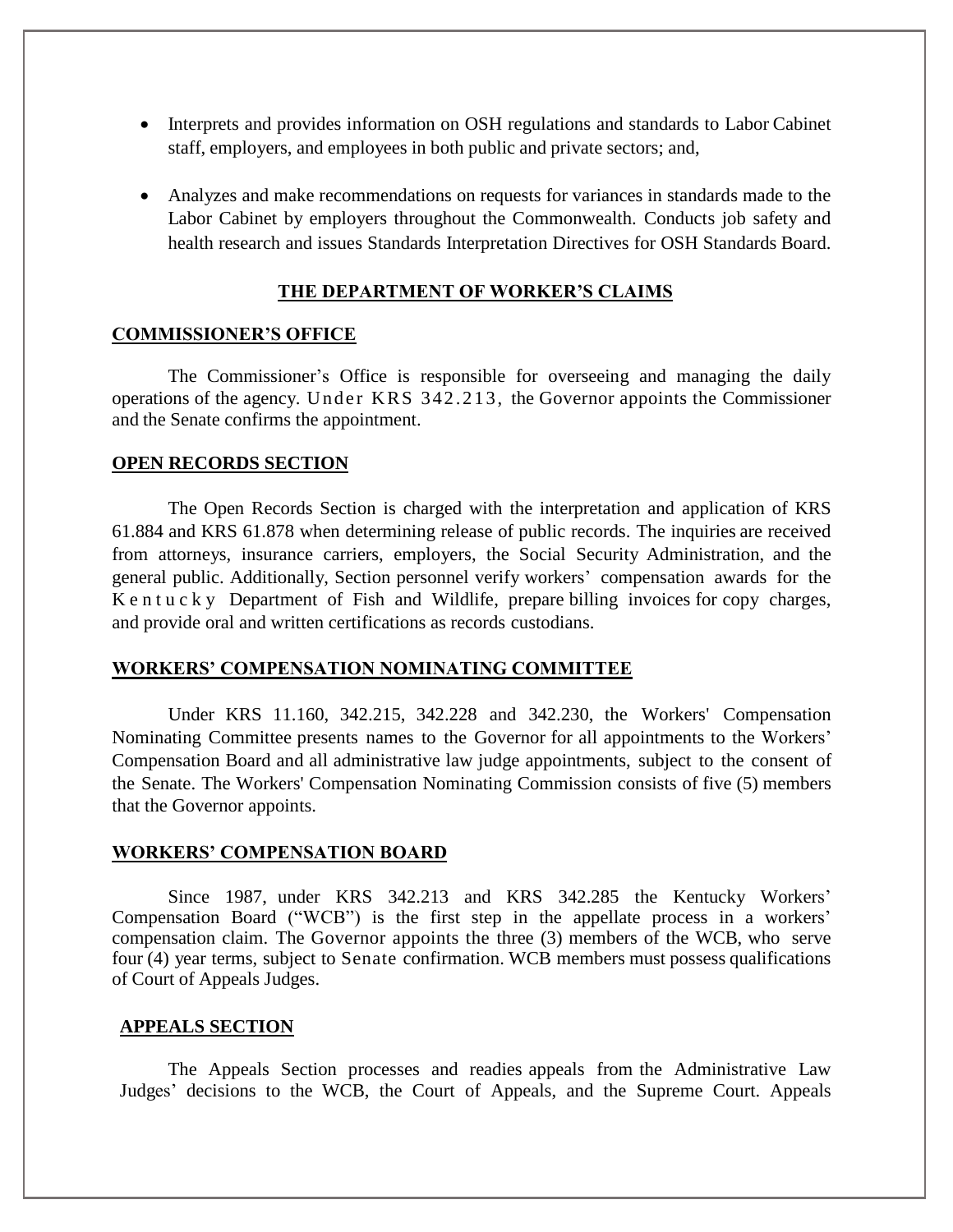Section personnel monitor and track all filings and pleadings, assign cases to Board members and prepare files for the WCB motion docket on a weekly basis. They also maintain databases regarding appeals, and compile, index and transfer files to the Kentucky Court of Appeals in the form and timeframe required by law. Section personnel process and enter all subsequent orders and opinions that the WCB, the Kentucky Court of Appeals and the Supreme Court h a n d s d o w n into the appropriate databases.

# **DIVISION OF CLAIMS PROCESSING**

The Division of Claims Processing serves as a clerk's office for the processing of all work-related injury claims filed in the Kentucky workers' compensation system and managing claims from the initial filing process through resolution.

The Claims Processing Division operates under the statutory framework requiring it to handle and process injury claims, occupational disease claims, coal workers' pneumoconiosis, and hearing loss claims. Acknowledgement letters are generated for each claim filing and sent to each named party. The Division also handles assignment of those claims to the Administrative Law Judges and the regions in which the benefit review conferences will be held. Medical disputes, motions to reopen, resolution of the claims-including the final audit and purging of each claim all begin and end in this area. Staff responsibilities also include scheduling court reporters and translation services, and x-ray exhibit and other pertinent records custodian responsibilities.

#### **OFFICE OF ADMINSTRATIVE LAW JUDGES**

The Administrative Law Judges ("ALJs") are appointed to four-year terms by the Governor, subject to confirmation by the Senate. The ALJs must be licensed attorneys who have five years of experience in the Commonwealth in the practice of workers' compensation law or a related field. KRS 342.230 authorizes the appointment of up to 19 ALJs, one of whom is designated to serve as the Chief Administrative Law Judge. There are currently 15 ALJs with two additional judges approved to begin a term on January 1, 2022. Their offices are located in Louisville, Lexington, Bowling Green, Frankfort, Hazard, Ashland, and Pikeville. The Office of the Chief Administrative Law Judge is located at the Department of Workers' Claims in Frankfort. In the performance of their regular duties, the ALJs travel to hearing sites located in Pikeville, Hazard, London, Frankfort, Florence, Louisville, Bowling Green, Owensboro, and Paducah.

The ALJs are responsible for the adjudication of the workers' compensation cases filed at the Department of Workers' Claims. While adjudicating claims, the ALJs are required to rule on motions, objections, and requests for interlocutory relief in the claims assigned to them. The ALJ to whom the claim is assigned presides at a benefit review conference and a formal hearing in each case unless the claim is settled. The ALJ is required to issue a decision within 60 days after the formal hearing.

Additionally, a motion docket and settlement docket are held weekly at the Department of Workers' Claims in Frankfort. Ordinarily, the Chief Administrative Law Judge presides at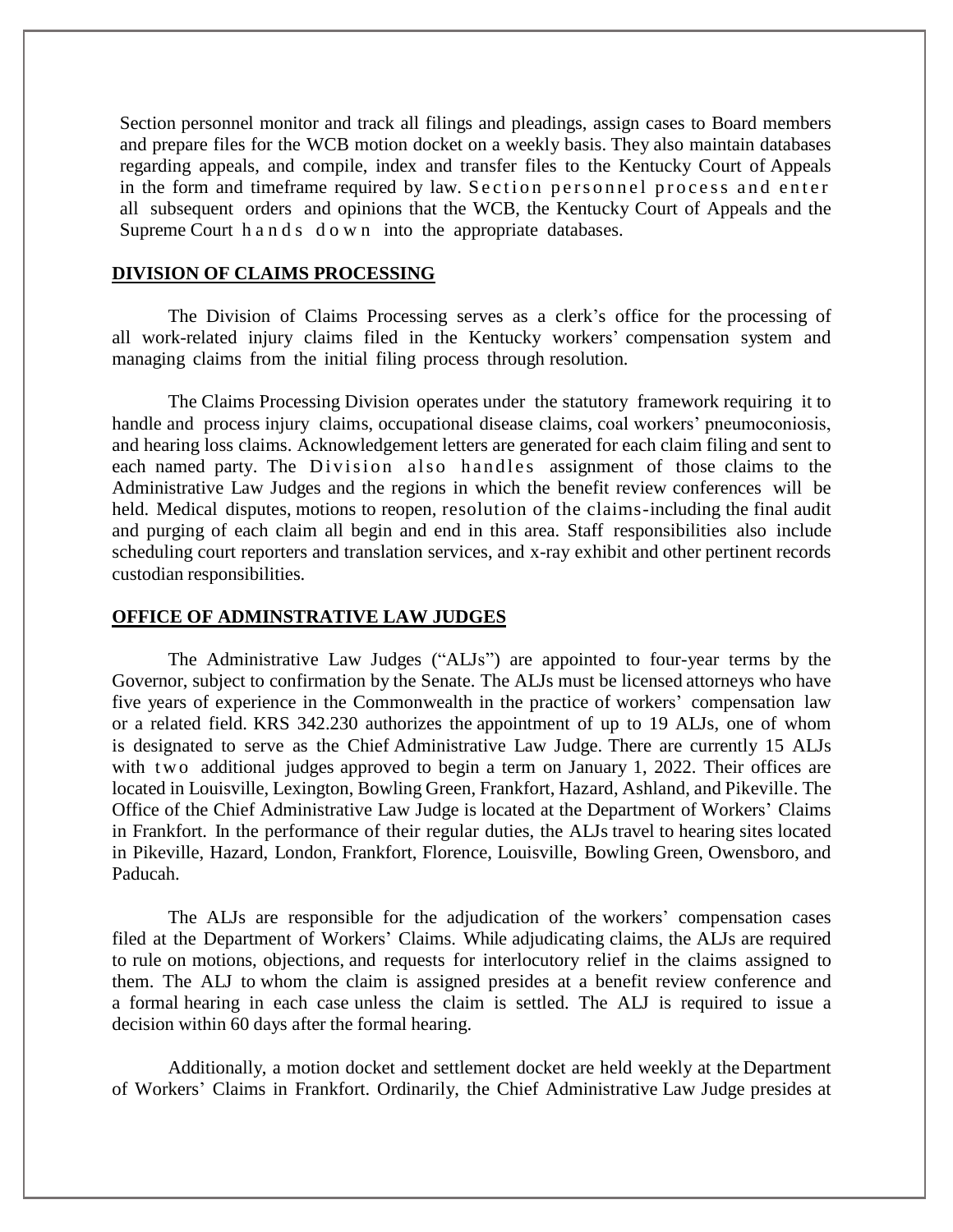the motion docket and settlement docket. Motions in claims that are not currently assigned to an ALJ are heard during motion docket. These motions include, but are not limited to, postaward medical fee disputes, motions to reopen based on an alleged change of the compensable condition, and motions to substitute beneficiaries after the death of the injured worker.

Beginning in January of 2013, two ALJs were assigned to mediate and adjudicate all stand-alone medical disputes. This occurred as an attempt to address the unique issues involved in medical disputes and increase the efficiency and effectiveness of the process. This approach continues and the DWC keeps statistics on the effectiveness of the program to determine whether it has long term viability.

The Chief Administrative Law Judge also works with the Enforcement and Compliance Branch by presiding at enforcement hearings when an appeal from a civil penalty is filed.

#### **AGREEMENTS SECTION**

The Agreements Section receives and processes Settlement Agreements and Motions to Substitute Party for Widows' Benefits. Section staff gives immediate attention to pre-litigation agreements between injured employees and employers, and/or their insurance carriers and widow's benefit calculations.

# **DIVISION OF SECURITY AND COMPLIANCE**

The Division of Security and Compliance, through the efforts of the Coverage, Self-Insurance and Compliance Branches, protects injured workers by ensuring that non-exempt Kentucky employers have workers' compensation insurance coverage or maintain sufficient assets to pay claims if the company is authorized to self-insure.

#### **SELF-INSURANCE BRANCH**

The Self-Insurance Branch evaluates individual self-insured employers for financial soundness and the ability to pay its workers' compensation obligations. Branch Auditors review the application of prospective employers who seek to self-insure; audits, calculates the appropriate financial security and the annual simulated premium for current self-insured's, and provides oversight to the administration of former self- insured employers who have defaulted on their workers' compensation obligations. Self-insured companies pay an assessment on the simulated premium for the special fund, similar to that imposed upon the voluntary market premium, to fund the entire workers' compensation program in Kentucky.

#### **COMPLIANCE BRANCH**

The Compliance Branch consists two sections: Administrative Processing and Enforcement. This branch investigates the status of Kentucky employer's insurance coverage through on-site visits to encourage compliance with the Workers' Compensation Act.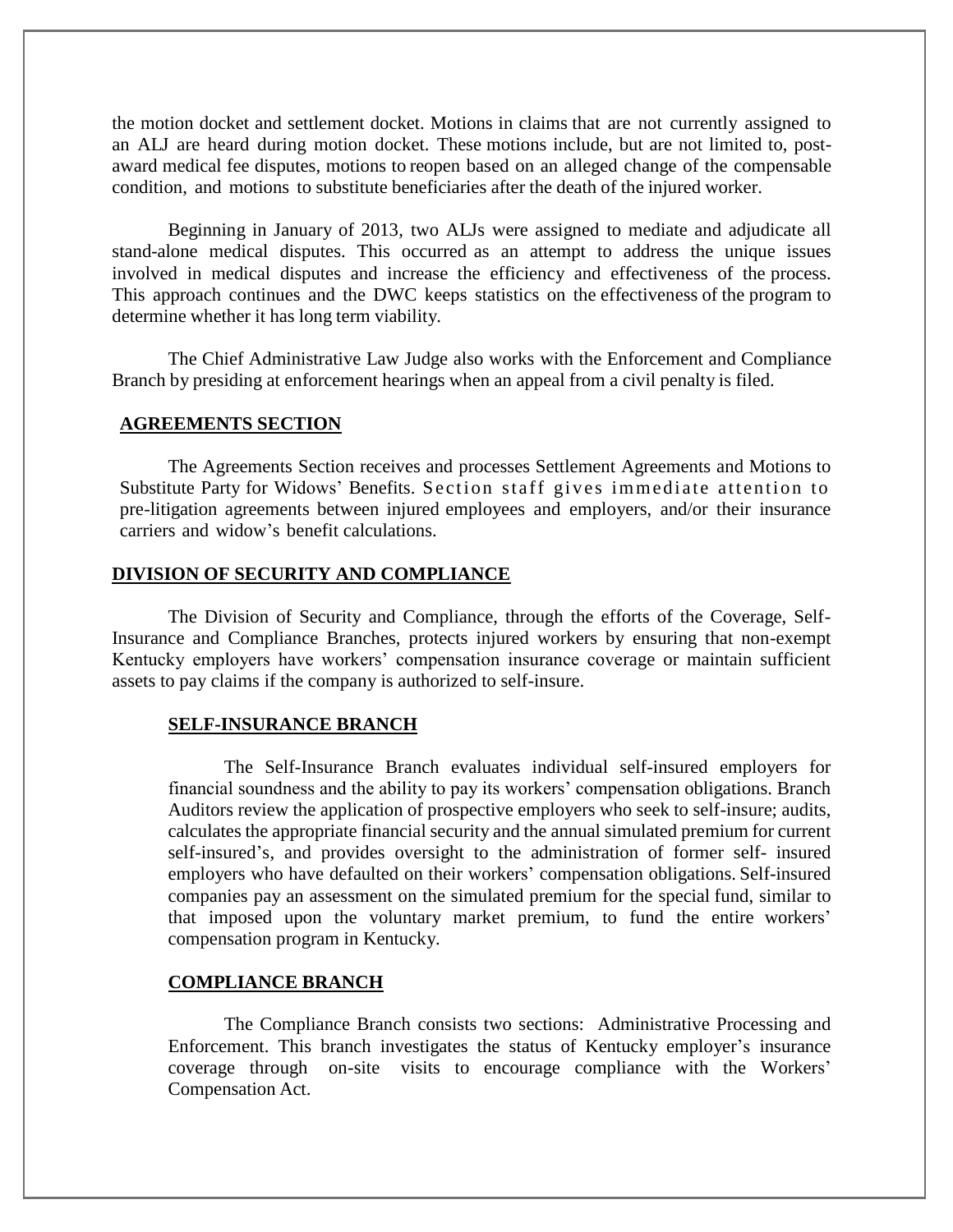# **ENFORCEMENT SECTION**

The Enforcement Section monitors Kentucky businesses to verify compliance with the Workers' Compensation Act. Compliance officers strategically located throughout the Commonwealth conduct on-site investigations of more than 10,000 employers each year in a proactive effort to encourage timely and voluntary compliance with the workers' compensation laws prior to the occurrence of an injury. The penalties these efforts raise are used to help cover the benefits awarded to employees of companies who have defaulted on their obligations. In addition to the investigative effort, the Enforcement Section participates in public seminars and disseminates information explaining the workers' compensation laws and the responsibilities of the employer.

# **ADMINISTRATIVE PROCESSING SECTION**

The Administrative Processing Section provides general support services to the branch with the specific duties of: (1) Issuing certifications of coverage; (2) Registering Professional Employer Organizations ("PEOs"); (3) Processing mining and mine-related coverage; and (4) Processing "Split Coverage/Wrapup's" filings for employers with Owner or Contractor controlled Insurance Programs ("OCIPs" or "CCIPs"). The language of KRS 342.375 requires that every policy cover the entire liability of the employer. The statute permits the Commissioner to authorize a separate policy for specific locations – these are commonly called Spilt Coverage/Wrap-ups/OCIPs or CCIPs, depending on how they are structured.

# **DIVISION OF SPECIALISTS AND MEDICAL SERVICES**

The Division of Specialists and Medical Services is the constituent services arm of the Department of Workers' Claims. It is comprised of the Specialists Branch, Medical Services Branch, and Vocational Rehabilitation Section. This Division also reviews drug free workplace applications and annual renewals for certification in accordance with the regulations.

# **SPECIALISTS BRANCH**

Presently, Specialists Branch is located at the Department of Workers' Claims office in Frankfort. The Branch also has an office located in Pikeville. The specialists provide information to the public through toll-free phone lines and, upon request, speaking engagements. The work of the Branch is supervised by one (1) Department attorney, who acts as the chief specialist. The specialists assist unrepresented workers in the completion of claims forms and gather information for claims filing. They also perform mediation services in attempt to resolve conflicts or disputes related to claims,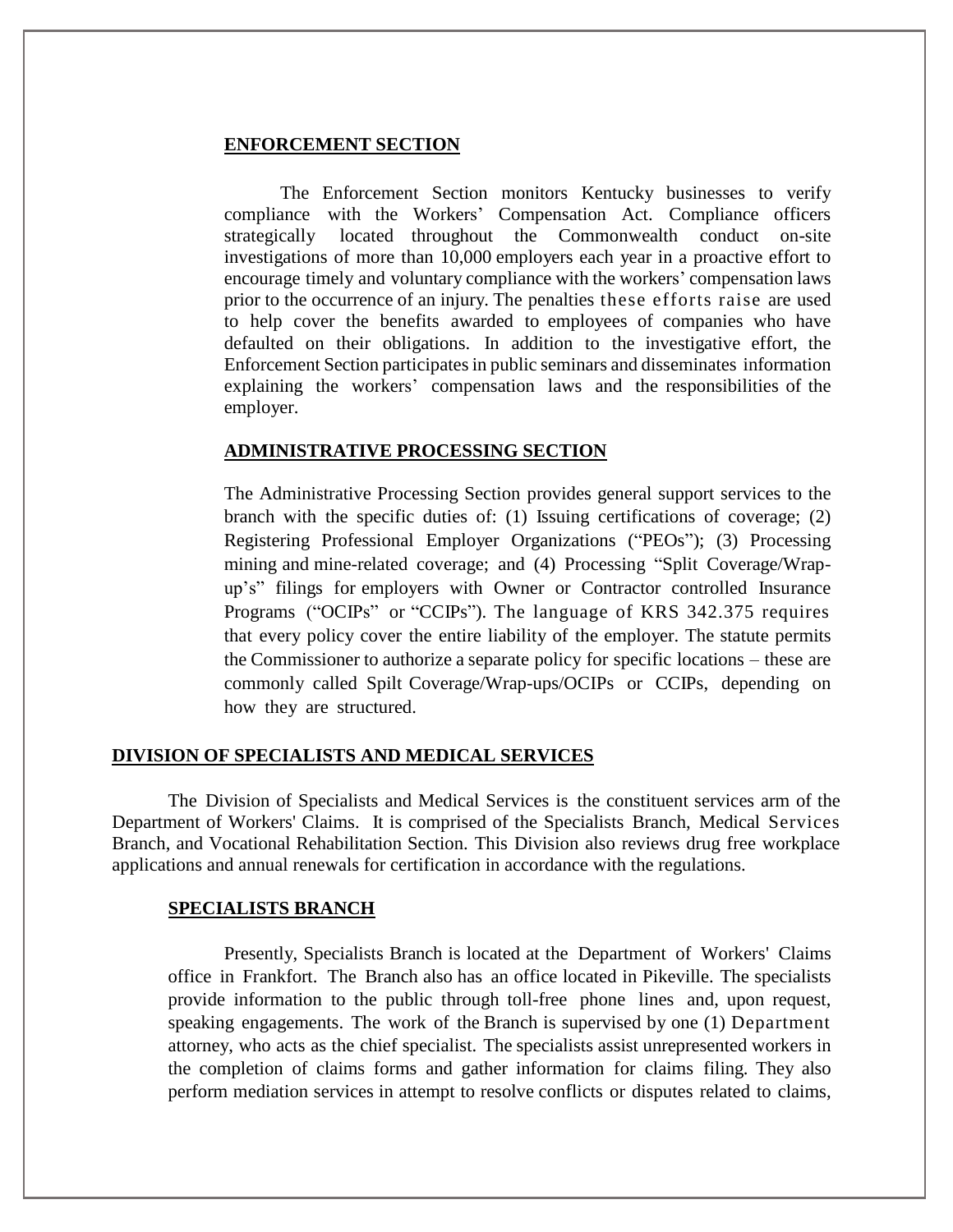report suspected unfair claims settlement practices to the Department's Office of General Counsel, and assist with the preparation of reports to the governor, legislature, and elected officials on constituent issues involving workers' compensation. The specialists receive and report complaints to the Enforcement Division concerning fraud, lack of coverage, and failure of employers to comply with workers' compensation laws and regulations.

# **MEDICAL SERVICES BRANCH**

The Medical Services Branch is responsible for administering all medical cost containment programs designed to reduce the medical costs associated with the state's workers' compensation program. Personnel review managed care, utilization review, and medical bill audit plans, and recommend certification and/or compliance in accordance with the regulations and statutes. The Branch prepares the annual hospital cost-to-charge ratio based on Medicare information provided by the Cabinet for Health and Family Services and helps compile the biennial physician's fee schedule which regulates medical charges. Branch personnel also schedule and coordinates medical appointments with university evaluations ordered by the Administrative Law Judges. In addition, they compile data for the Department, industry, and oversight committees of the State Legislature.

# **VOCATIONAL REHABILITATION SECTION**

The Vocational Rehabilitation Section assists injured workers in the obtainment of vocational assessments and retraining with a goal of returning them to the workforce. The section provides information to injured workers, insurance carriers, government agencies, education, and testing facilities and the public. It oversees the provision of vocational rehabilitation services that have been either awarded by an Administrative Law Judge or agreed upon by settlement. The section assists in the development of approved vocational rehabilitation curriculum via educational institutions and programs.

#### **DIVISION OF WORKERS' COMPENSATION FUNDS**

The primary goal of the Division of Workers' Compensation Funds ("DWCF") is the responsible administration of the Special Fund and audit compliant maintenance of records regarding payment of claims by the Fund. The Division seeks the timely and accurate payment of benefits to fund beneficiaries.

Special Fund beneficiaries include workers with pre-existing disability, conditions or diseases, who received a subsequent compensable injury (or for occupational disease, a last injurious exposure) prior to December 12, 1996.

The DWCF exists under KRS 342.120 to provide administration and records maintenance for the Special Fund. The DWCF is headed by an Assistant Director, who oversees a professional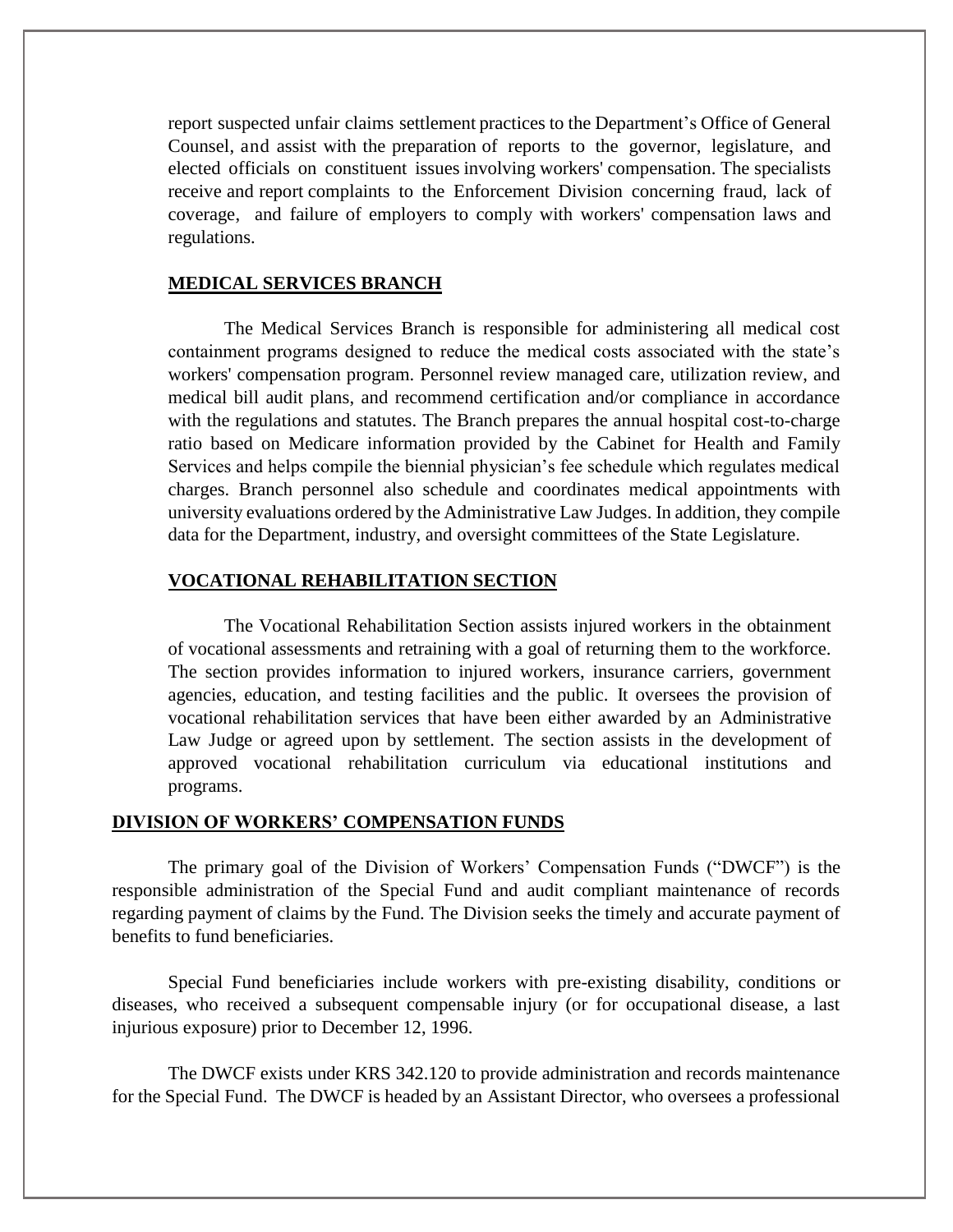administrative staff of four employees. Statistical data included in this document shows the level of benefit payments for the relevant time period.

Major reform legislation enacted in 1996, House Bill 1 (R.S. 1996), abolished Special Fund liability for injuries (and for diseases, last injurious exposures) occurring after December 12, 1996. However, the reform legislation did not affect the incurred liability of the Fund (actuarially valued at \$530.4 million as of June 30, 2021-undiscounted), and the ongoing obligation to pay income benefits to beneficiaries who have awards against the Special Fund. DWCF records reflect that, as of November  $1<sup>st</sup>$ , 2021, the fund has liability in 4,061 open claims, nearly all of which are payable for the life of the injured worker. Thus, even though fund liability as described above has been abolished, the DWCF will pay Special Fund income benefits for incurred liability for many years. Currently, the Special Fund pays approximately \$48 million annually in benefits.

The DWCF strives to make timely and accurate benefit payments to all beneficiaries, and to maintain accurate and complete records of claims and payments.

# **KENTUCKY OFFICE OF UNEMPLOYMENT INSURANCE**

Pursuant to KRS Chapter 341, the Kentucky Unemployment Insurance ("UI") is temporary financial assistance for people who have become unemployed through no fault of their own. Unemployment Insurance, also called unemployment compensation, is a joint program between Kentucky and the U.S. Department of Labor. Each state has its own set of eligibility requirements based on federal law. Created by the Social Security Act of 1935, the Federal-State Unemployment Compensation ("UC") program, also referred to as the UI program, offers the first economic line of defense against the effects of unemployment. Through payments made directly to eligible unemployed workers, it ensures that the need for at least a significant proportion of the necessities of life—most notably food, shelter, and clothing—can be met on a week-to-week basis while the person searches for work. As temporary, partial wage replacement to the unemployed, the UC is of vital importance in maintaining purchasing power and in stabilizing the economy in times of economic downturn. The Office of Unemployment Insurance has eight (8) branches: Benefits; Tax Audit; Tax Enforcement; Quality Control; Adjudication; Integrity; Appeals; and Call Center.

# **CAREER DEVELOPMENT OFFICE**

The Career Development Office, in cooperation with its partners, provides qualified people for jobs, quality jobs for people, temporary financial support for the unemployed, and comprehensive labor market information. The Office also preserves and preserve the integrity and viability of the Unemployment Insurance Trust Fund, thus promoting the economic well-being of the Commonwealth.

The Office encompasses five programs that include: Wagner-Peyser ("WP") services; Reemployment Services and Eligibility Assessments ("RESEA"); Jobs for Veterans State Grant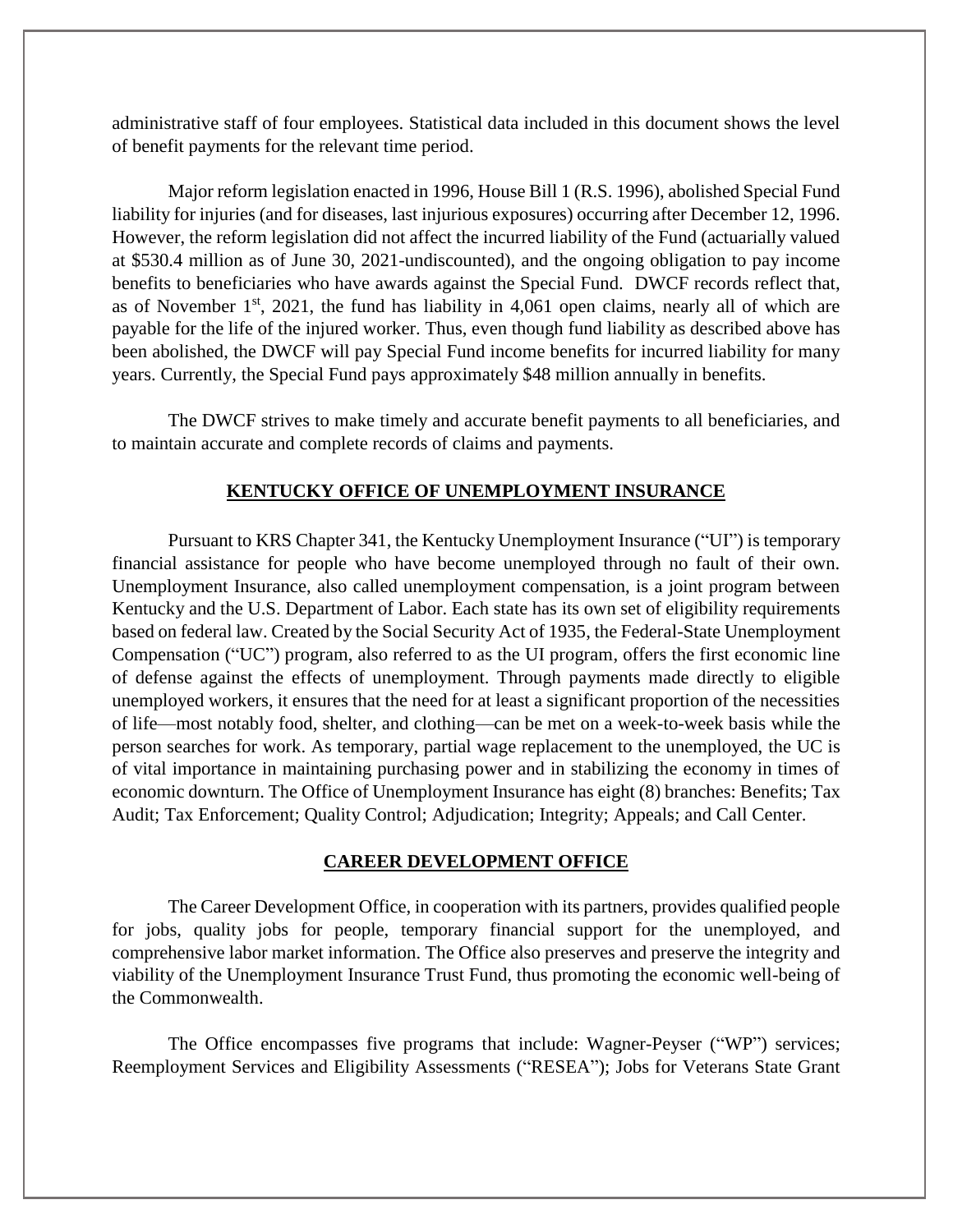("JVSG"); Trade Act programs ("TAA"); and the Temporary Agricultural Employment of Foreign Workers ("H2A").

# **WAGNER-PEYSER ACT OF 1933**

The Wagner-Peyser Act of 1933 established a nationwide system of public employment offices known as the Employment Service. The Employment Service seeks to improve the functioning of the nation's labor markets by bringing together individuals seeking employment with employers seeking workers. The Service focuses on providing a variety of services including job search assistance, help getting a job referral, and placement assistance for job seekers.

# **REEMPLOYMENT SERVICES AND ELIGIBIITY ASSESSMENTS**

Beginning in 2005, the U.S. Department of Labor, Employment and Training Administration funded the voluntary UI Reemployment and Eligibility Assessment ("REA") program to address individual reemployment needs of UI claimants, and to prevent and detect improper benefit payments. In 2015, the Reemployment Services and Eligibility Assessment ("RESEA") program replaced the REA program, providing greater access to reemployment services, in addition to services previously provided under the REA program.

# **JOBS FOR VETERANS STATE GRANT**

The Jobs for Veterans State Grants ("JVSG") program provides federal funding, through a formula grant, to 54 State Workforce Agencies ("SWAs") to hire dedicated staff to provide individualized career and training-related services to veterans and eligible persons with significant barriers to employment and to assist employers fill their workforce needs with job-seeking veterans.

The JVSG program supports the Disabled Veterans' Outreach Program ("DVOP") specialist position, Local Veterans' Employment Representative ("LVER") staff, and Consolidated Position staff. DVOP specialists provide individualized career services to veterans with significant barriers to employment, with the maximum emphasis directed toward serving veterans who are economically or educationally disadvantaged. Veterans with barriers include homeless veterans and vocational rehabilitation clients. Local Veterans' Employment Representatives conduct outreach to employers and business associations and engage in advocacy efforts with hiring executives to increase employment opportunities for veterans and encourage the hiring of disabled veterans. Consolidated Position staff serve in a dual role as DVOP and LVER.

#### **TRADE ACT PROGRAMS**

The Trade Adjustment Assistance ("TAA") Program is a federal program established under the Trade Adjustment Assistance Reauthorization Act of 2015 that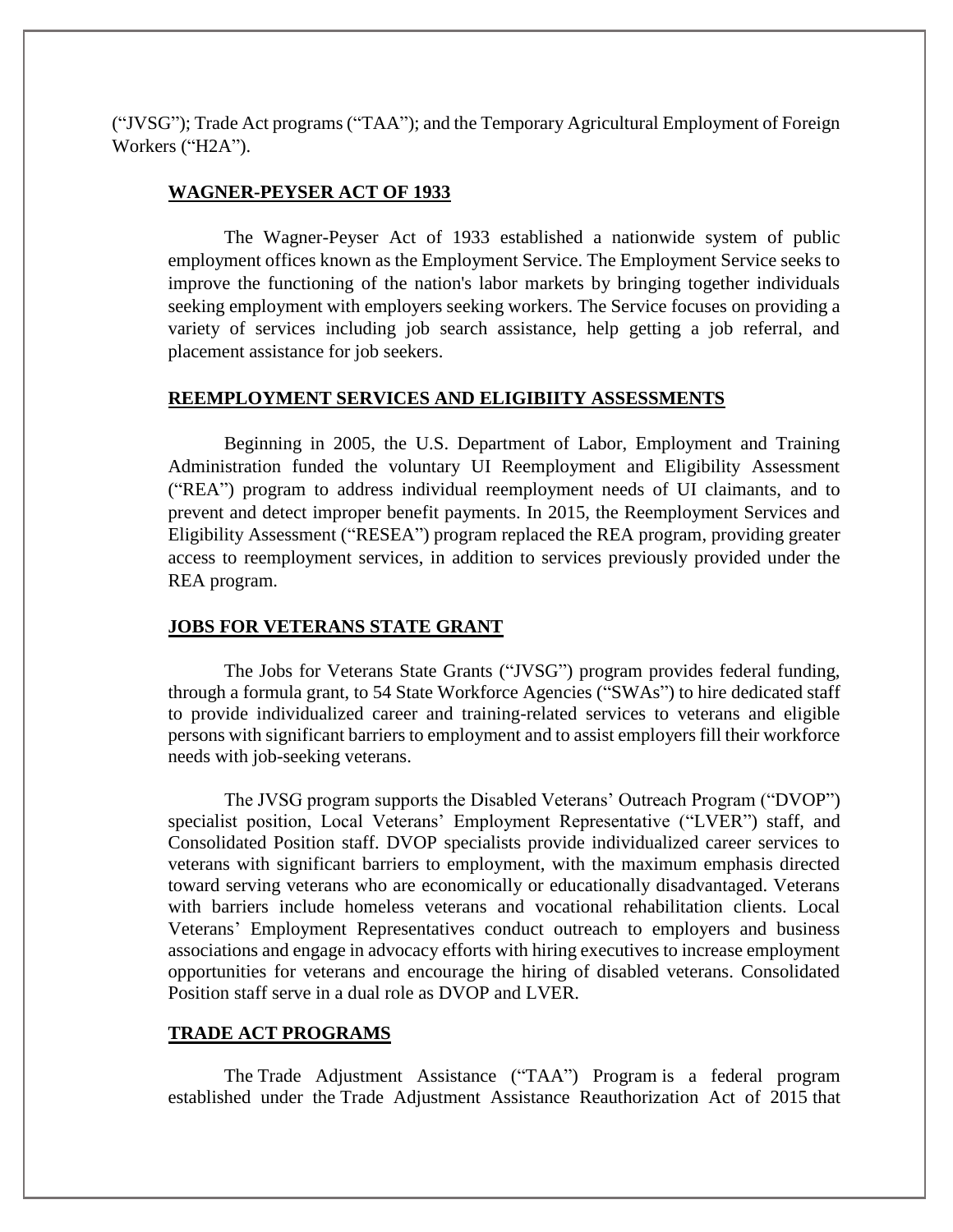provides aid to workers who lose their jobs or whose hours of work and wages are reduced as a result of increased imports.

The TAA program offers a variety of benefits and reemployment services to help unemployed workers prepare for and obtain suitable employment. Workers may be eligible for training, job search and relocation allowances, income support, and other reemployment services.

A petition for TAA may be filed by a group of three or more workers, their union, or other duly authorized representative. Petition forms may be obtained from the local State Employment Security Agency or from any agency designated by the governor to provide reemployment services under the TAA program.

#### **TEMPORARY AGRICULTURAL EMPLOYMENT OF FOREIGN WORKERS**

Section 218 of the Immigration and Nationality Act authorizes the lawful admission into the United States of temporary, nonimmigrant workers ("H-2A workers") to perform agricultural labor or services of a temporary or seasonal nature. Before the U.S. Citizenship and Immigration Services ("USCIS") can approve an employer's petition for such workers, the employer must file an application with the Department's Employment and Training Administration ("ETA"). Among other things, the application must state that there are not sufficient workers who are able, willing, qualified, and available, and that the employment of aliens will not adversely affect the wages and working conditions of workers similarly employed in the U.S. Any employer using H-2A workers must have initially attempted to find U.S. workers to fill these jobs. H-2A workers and domestic workers in corresponding employment must be paid special rates of pay that vary by locality, must be provided housing and transportation from that housing to the job site if their employment requires them to be away from their residence overnight, and must be guaranteed an offer of employment for a total number of hours equal to at least 75% of the work period specified in the contract.

#### **OFFICE OF GENERAL COUNSEL**

The Office of General Counsel ("OGC") provides the Cabinet and its employees with legal representation and assistance for enforcement of KRS 67C.400, *et seq*., and KRS Chapters 207, 336, 337, 338, 339, 341, 342, and 345.

The Office of Unemployment Insurance/Career Development Office Legal Division ("OUI/CDOLD") provides competent legal advice, representation, and needed assistance to OUI/CDO and its constituent agencies, which have statutory authority over Kentucky's unemployment insurance and career development laws. The majority of the work the OUI/CDOLD performs involves defending Kentucky Unemployment Insurance Commission decisions before Kentucky state courts. The OUI/CDOLD also drafts administrative regulations and drafts specialized legal documents to carry out OUI/CDO's mission.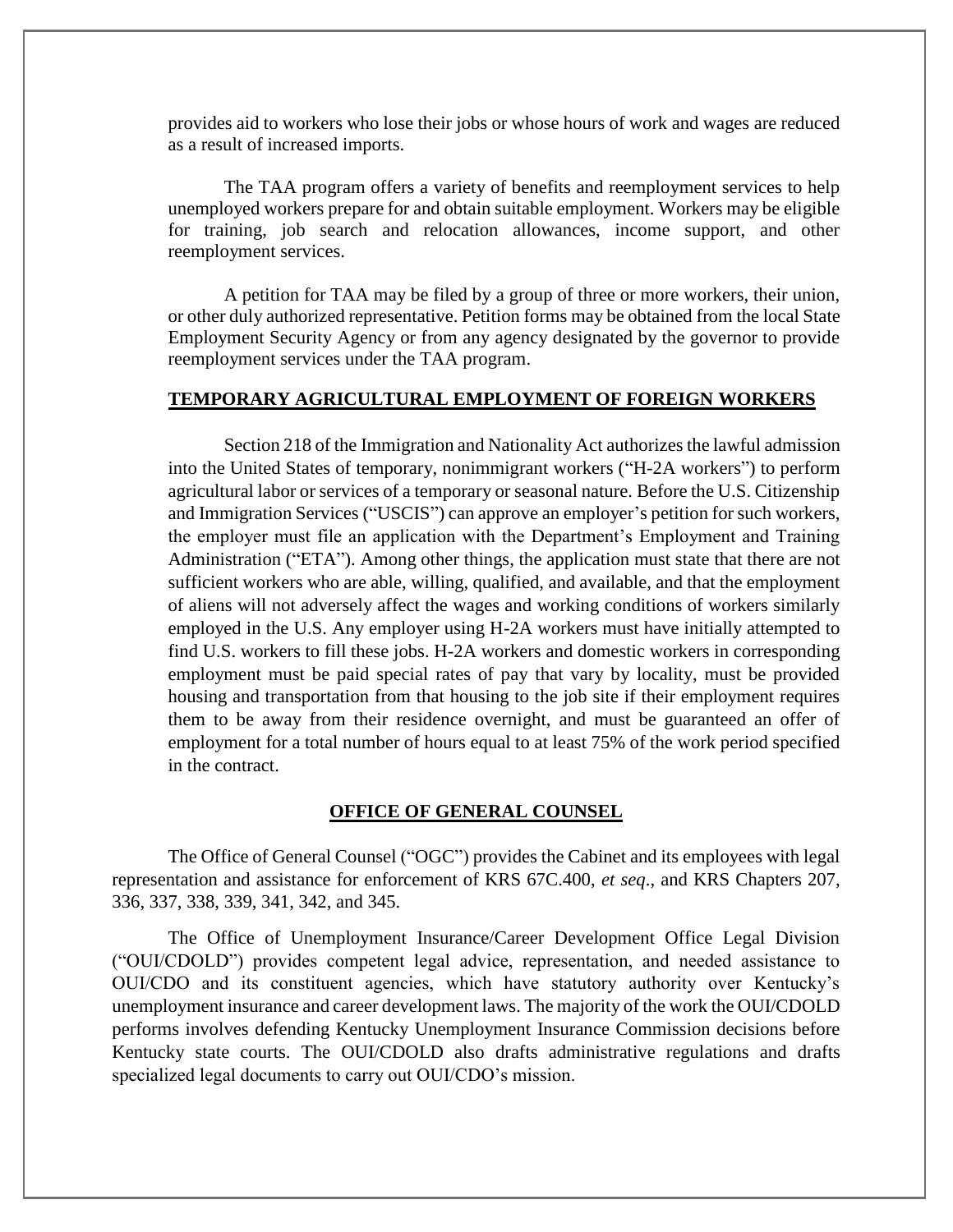The Workplace Standards Legal Division ("WSLD") provides competent legal advice, representation, and needed assistance to the DWS and its constituent agencies, which have statutory authority over Kentucky's wage-and-hour laws, occupational safety and health laws, and child labor laws. The majority of the work performed by the WSLD is the prosecution of wage and hour and occupational safety and health violations. The WSLD also drafts administrative regulations and drafts specialized legal documents to carry out DWS's mission. Staff regularly field questions from DWS personnel and the general public.

The Workers' Claims Legal Division ("WCLD") provides competent legal advice, representation, and needed assistance to the DWC and its constituent agencies, which have the statutory authority and oversight responsibility for the operation of Kentucky's workers' compensation program under KRS Chapter 342. The WCLD's largest function is litigation, which involves representing the DWC in the imposition and collection of fines and filing of liens against non-compliant employers. The WCLD also defends the DWC and its Divisions in civil litigation and actions in state and federal courts. Additionally, the WCLD drafts administrative regulations, reviews all memoranda of agreement and memoranda of understanding where DWC agencies are parties, and drafts specialized legal documents to carry out DWC's mission.

Attorneys from the WCLD also represent the Division of Workers' Compensation Funds in subrogation matters involving the Special Fund. The beneficiaries of the Special Fund include workers with pre-existing disabilities, conditions, or diseases who received a subsequent compensable injury (or for occupational disease, a last injurious exposure) prior to December 12, 1996.

#### **OFFICE OF INSPECTOR GENERAL**

The Office of Inspector General ("OIG") is tasked to investigate alleged wrongful acts or omissions of employees of the Labor Cabinet, Public Protection Cabinet, and Energy and Environment Cabinet. The Office of Inspector General acknowledges that the responsibilities of this Office are critical in ensuring that state employees conduct themselves with the highest of standards.

Utilizing established investigator procedures, the OIG conducts investigations for the Cabinet involving violations of KRS Chapter 18A and Kentucky Administrative Regulations (KAR) Chapter 101. These rules and regulations are essential to the efficient and economical functioning of the Cabinet. Personnel-related investigations help identify wrongdoing by some employees and seek to clear others of unfounded allegations. Disciplinary actions the Cabinet takes against an employee may result in an appeal by the employee. If the appeal goes to hearing before the Personnel Board, an OIG investigator may testify as to his or her findings before and administrative law judge. Any party aggrieved by a final order of the Personnel Board may appeal that order by filing a petition in the Franklin Circuit Court. Grounds for discipline involve lack of good behavior, and may include violations of Cabinet policies relating to workplace violence, sexual harassment, and misuse of state property. Cases involving employees engaging in conduct which may violate the Executive Branch Code of Ethics contained in KRS Chapter 11A are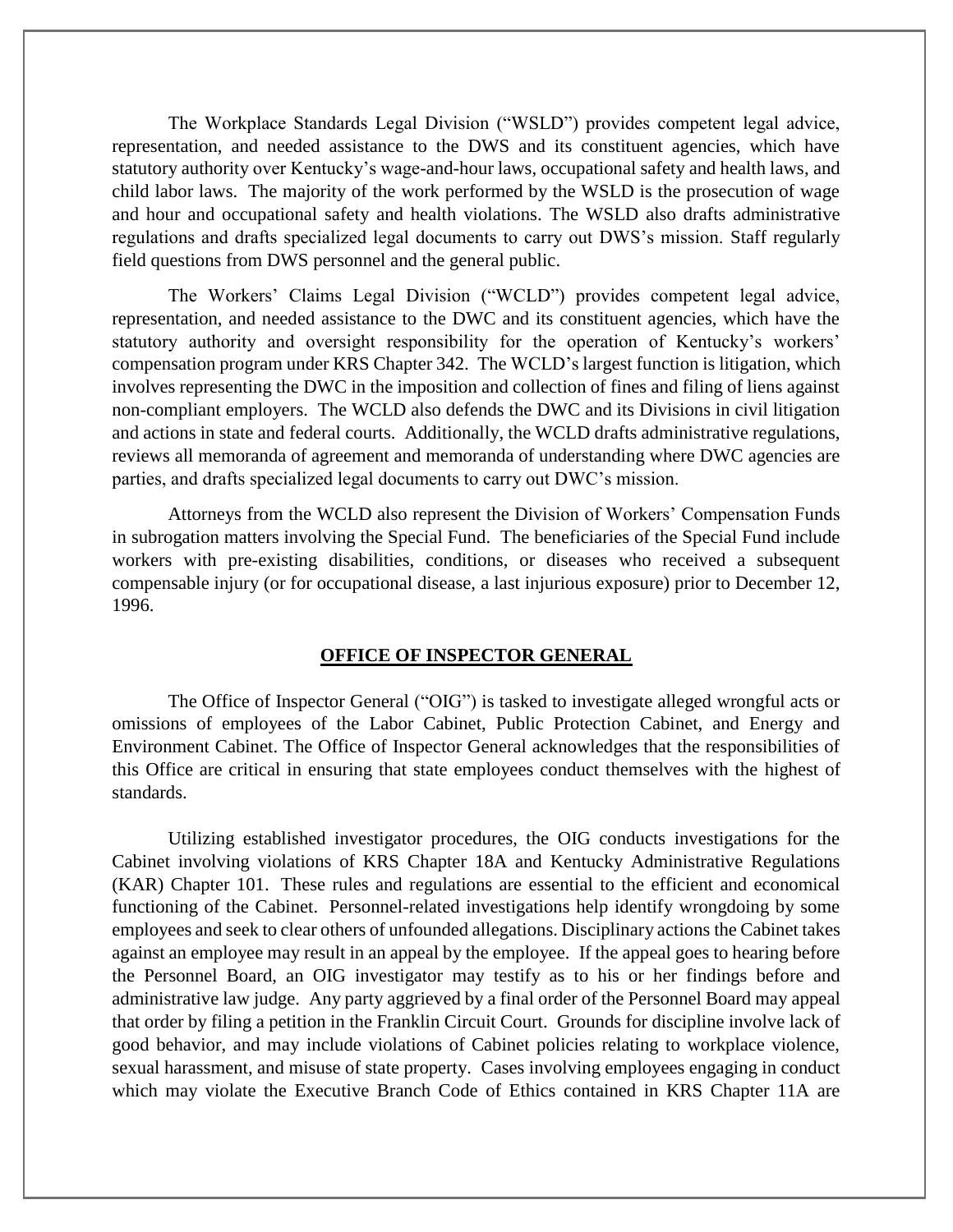referred to the Executive Branch Ethics Commission, whereas others may serve as a basis for criminal prosecution. Investigations that uncover potential criminal activity are either referred to the Franklin County Commonwealth's Attorney, where there is dual jurisdiction with the local counties, or to prosecutors in the county in which the alleged crime occurred.

#### **OFFICE OF ADMINISTRATIVE SERVICES**

The Office of Administrative Services ("OAS") is responsible for administering the necessary, day-to-day functions of the Labor Cabinet. OAS is led by an Executive Director and consists of the Operations Branch and four divisions, Division of Fiscal Management, Division of Human Resources Management, Division of Information Technology and Support Services, and the Division of Operations and Support Services. The functions include, but are not limited to, processing personnel actions, human resource management, budget oversight, accounting, procurement, grants management, technology support, and facilities management.

The Division of Fiscal Management ("DFM") provides oversight, direction, and support to the Labor Cabinet for all accounting, budget, and procurement functions. The Division Director and designated staff act as the liaison with the Finance and Administration Cabinet, the Legislative Research Commission, the Office of State Budget Director, federal awarding agencies, and the Auditor of Public Accounts. Management staff also act as the fiscal officer, E- Mars security lead, and negotiate the indirect cost plan for the cabinet.

DFM provides executive direction and leadership for budgeting and financial resources for the Labor Cabinet which includes developing, implementing, and maintaining the cabinet's budget. Budget analysts advise the cabinet secretary, commissioners, executive officers, division directors, and agency staff regarding budget development implementation, maintenance, modification, and historical data. In addition, the DFM is responsible for preparing and updating the cabinet's biennial budget, operating budget, six-year capital budget, and capital projects. Other responsibilities of this Division include answering audit inquiries, issuing special reports, coordinating fiscal year-end closing, maintaining centralized fiscal documents, and all purchasing functions.

The Division of Human Resources Management ("DHRM") serves as the Labor Cabinet's primary point of contact for all register requests, position action requests, quality assurance reviews, insurance, payroll, benefits coordination, employee evaluations, employee training, and other personnel and payroll related functions coordinated with the Personnel Cabinet and Kentucky Public Pensions Authority. The Division provides guidance to cabinet leadership and staff in areas such as compliance with state and federal hiring, recruiting, and employment law.

The DHRM Director works closely with legal staff in resolving disciplinary issues, grievances, complaints, and workers' compensation issues for each of the various departments and offices within the cabinet. In addition, the Director serves as the EEO Coordinator and agency representative for Personnel Board hearings and testifies on behalf of the Cabinet when necessary.

The Division of Information Technology and Support Services ("DITSS") provides